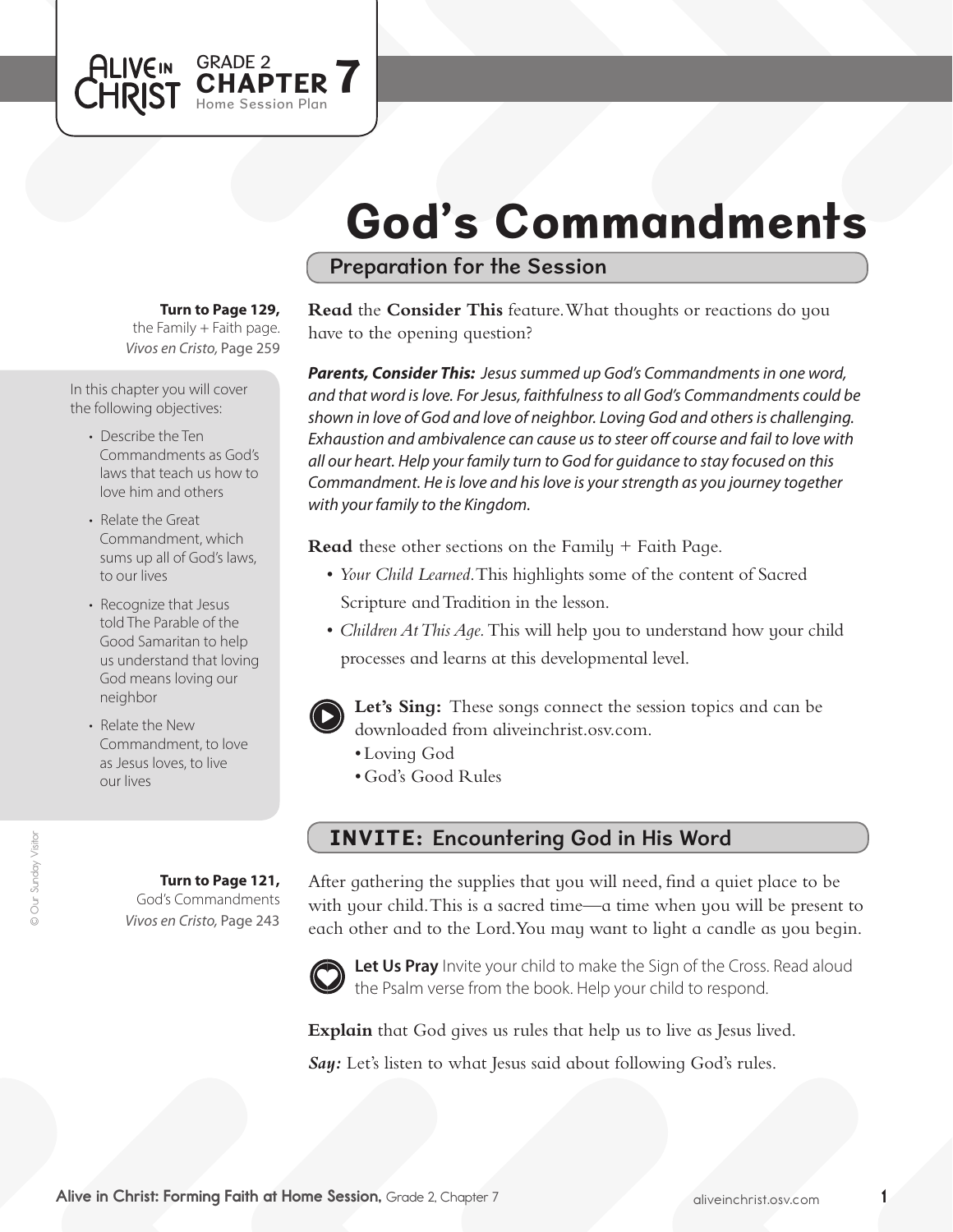**Guide** your child through the Preparing for God's Word Ritual you learned in the Introduction Session or play Track 1 of the Songs of Scripture CD.

- Proclaim God's Word in the Parchment Paper box on the page.
- Maintain several moments of silence.
- Ask: What did you hear God say to you today?

**Invite** your child to respond and also share what you heard.

Now, look at the *What Do You Wonder?* box.

*Say:* Jesus gives us rules about how to live each day as he did.We need rules or there would be no order. Jesus' rules help us to stay safe and guide us to be loving toward our neighbors.

**Invite** your child to respond to the questions. Prompt what else they might wonder about God's life and love and how he shared them with us.

# DISCOVER: Learning God's Truth

### **Turn to Page 122,**

The Ten Commandments *Vivos en Cristo,* Page 245 **Read** aloud the opening question and the paragraph.

**Explain** that God gave people laws called the Ten Commandments. These laws help people to know right from wrong and to make good choices.

**Have** your child put a finger on the highlighted word **Ten Commandments**. Read the definition in the Catholic FaithWords box on page 123.

**Read** aloud the commandments and discuss with your child how to live them.

**Do** the gold-star activity.

*Parents, Consider This: The Ten Commandments are recorded in the Book of Exodus. God gave Moses the Ten Commandments as a sign of his love and friendship. Scripture tells us that Moses received the Commandments on two stone*  tablets when he was talking to God on top of a mountain. This is a dramatic and *classic story from Scripture. Find a children's illustrated Bible or storybook that tells this story and share it with your child.* 

**Turn to Page 123,** 

Jesus Commands *Vivos en Cristo,* Page 247 **Have** your child silently read the first paragraph. Explain that Jesus taught one Commandment that sums up all of the Commandments.



**Proclaim** the Scripture passage that tells how Jesus wanted the disciples to show love for God and others.

**Turn** to page 317 of the Our Catholic Tradition section to reinforce the importance of God's laws.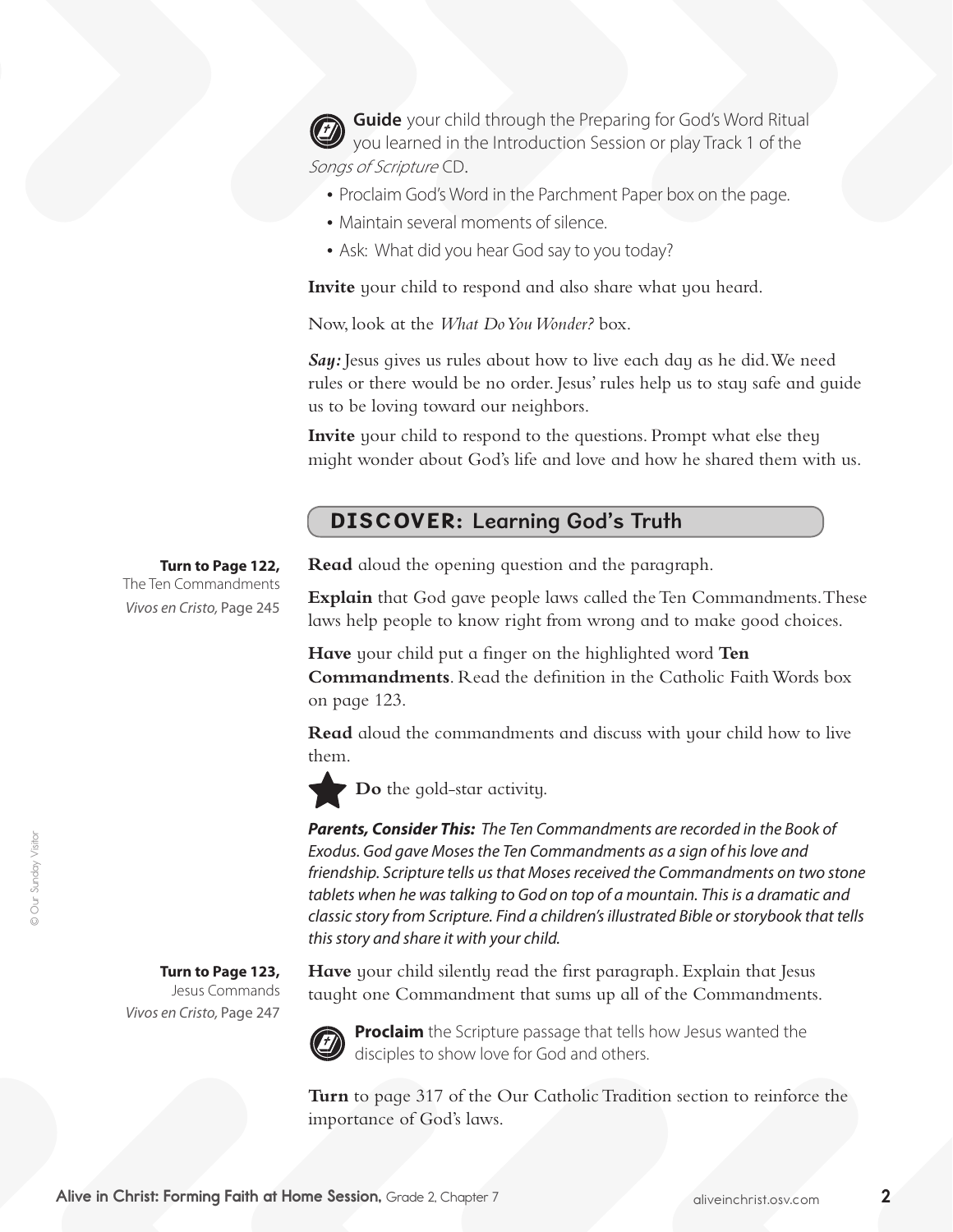**Read** the word **Great Commandment**, and its definition, in the Catholic FaithWords box.

**Read** the second paragraph aloud.



**Have** your child complete the Share Your Faith activity.

**Explain** that Jesus liked to tell stories called parables because they taught people how to love God and others.

**Read** aloud the opening question and first paragraph.

definition in the Catholic FaithWords box on page 124.



**Proclaim** the Scripture story.

**Find** the word **parable** and read its definition in the Catholic Faith Words box.

**Discuss** how Jesus helped people understand his teachings with parables.

**Read** the paragraph and find the word **New Commandment**. Read its

**Turn to Page 125,**

**Turn to Page 124,** The New Commandment *Vivos en Cristo,* Page 249

Parable of the Good Samaritan (cont'd) *Vivos en Cristo,* Page 251

**Turn to Page 126,** 

**Turn to Page 127,**  People of Faith

*Vivos en Cristo,* Page 255

Our Catholic Life *Vivos en Cristo,* Page 253

LIVE: Living Our Faith

**Read** aloud the question and introductory paragraph. Invite your child to name some people who would be your neighbors according to Jesus' definition.

**Review** the chart together, reading the Great Commandment and the New Commandment.



**Do** the gold-star activity.

**Read** the paragraph about Saint Elizabeth of Hungary.

- Share your reactions to the information.
- Talk about how you can help and donate to those in need.



**Have** your child complete the Live Your Faith activity.